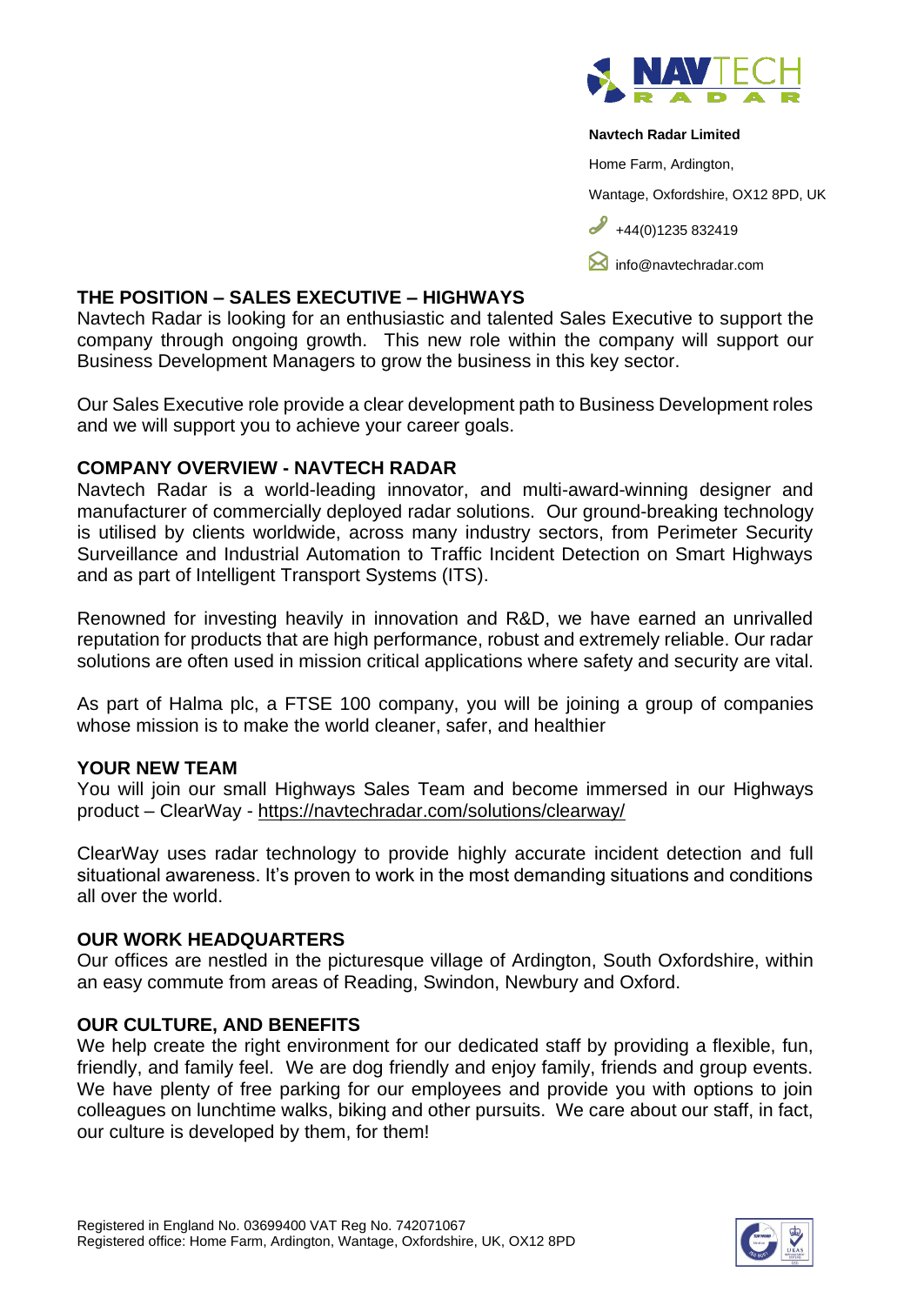

#### **Navtech Radar Limited**

Home Farm, Ardington,

Wantage, Oxfordshire, OX12 8PD, UK

 $\frac{1}{444(0)1235832419}$ 

**M** [info@navtechradar.com](mailto:info@navtechradar.com)

## **KEY ACCOUNTABILITIES**

- Liaise with and respond promptly to enquiries by both phone and email and get a full understanding of the project and customer requirements.
- Plan and attend webinars, trade shows, and conferences as required. Mapping out the decision makers & influencers. Ensure all enquiries are logged and followed up.
- Adding projects to the company's ERP management system and ensure the business development pipeline is regularly updated.
- Develop customer solutions with the assistance of other departments to provide estimates and quotes for customers
- Coordinate Framework Contract or any bid documentation associated with tender enquiries.
- Work with BDMs and Project Delivery engineers to provide Project Initiation Documentation for each tender opportunity.
- Work with BDMs and Product Managers to create new business Ideas and coordinate business case submissions.
- Coordinate Purchase Order Agreement sign-off and handover to the Project Delivery Department
- Assist the BDM and Contract Manager with commercial contracts.
- Organising & coordinating customer visits to Navtech.
- Attend customer site meetings as required which may involve overseas travel.

# **YOUR COMPETENCIES**

- Integrity & professionalism
- Diligent with high standards
- Excellent communicator comfortable with communication across all functions and levels of the business and with our customers.
- Building partnerships internally and externally
- Team player
- Takes initiative and able to juggle multiple priorities
- Problem solver

# **KNOWLEDGE, SKILLS AND EXPERIENCE**

## **Essential**

• Previous experience in a sales role (ideally B2B)

## Desirable

• Experience in a Technical Sales role